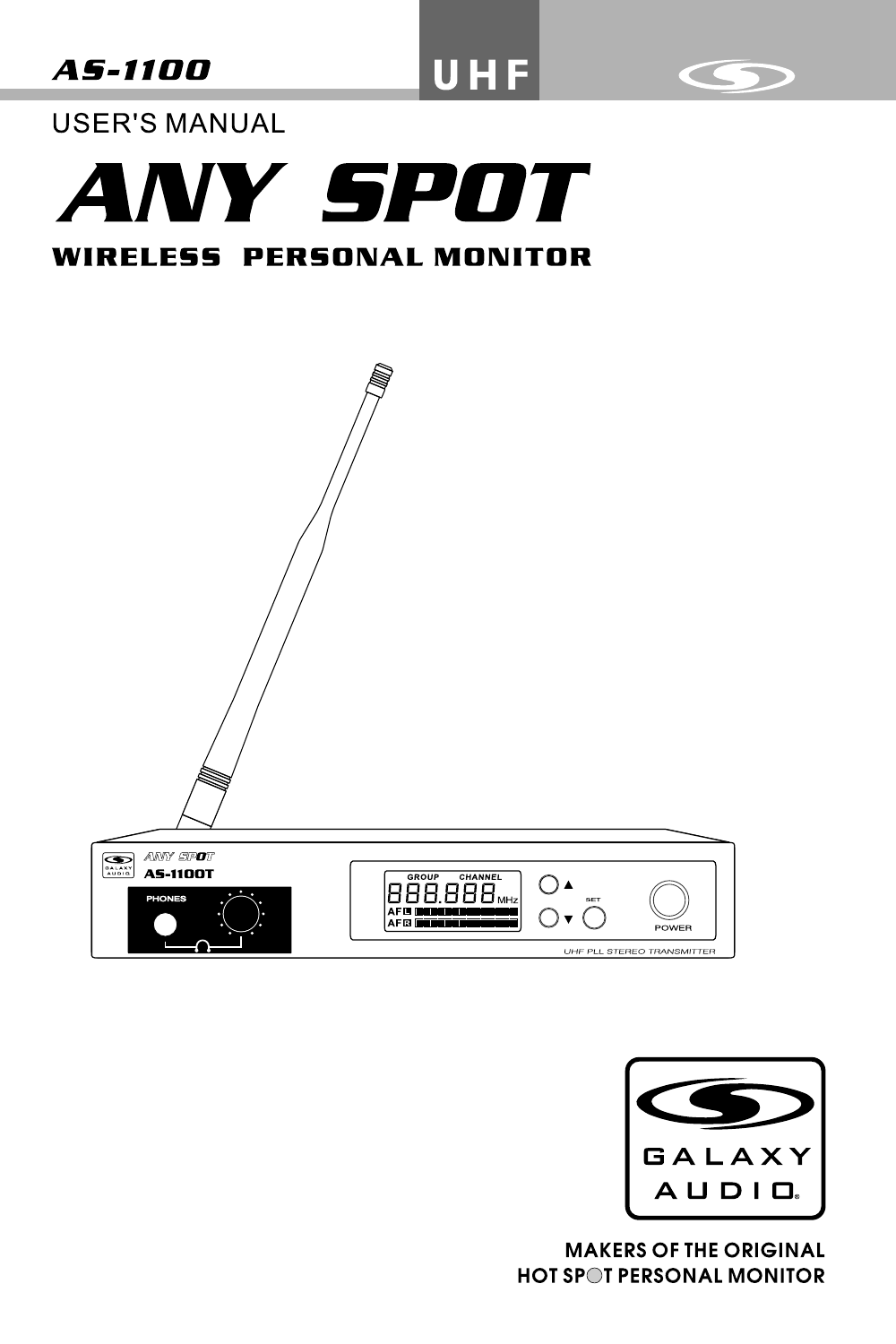## **System Components**



**User's Manual** 

**Bodypack Receiver**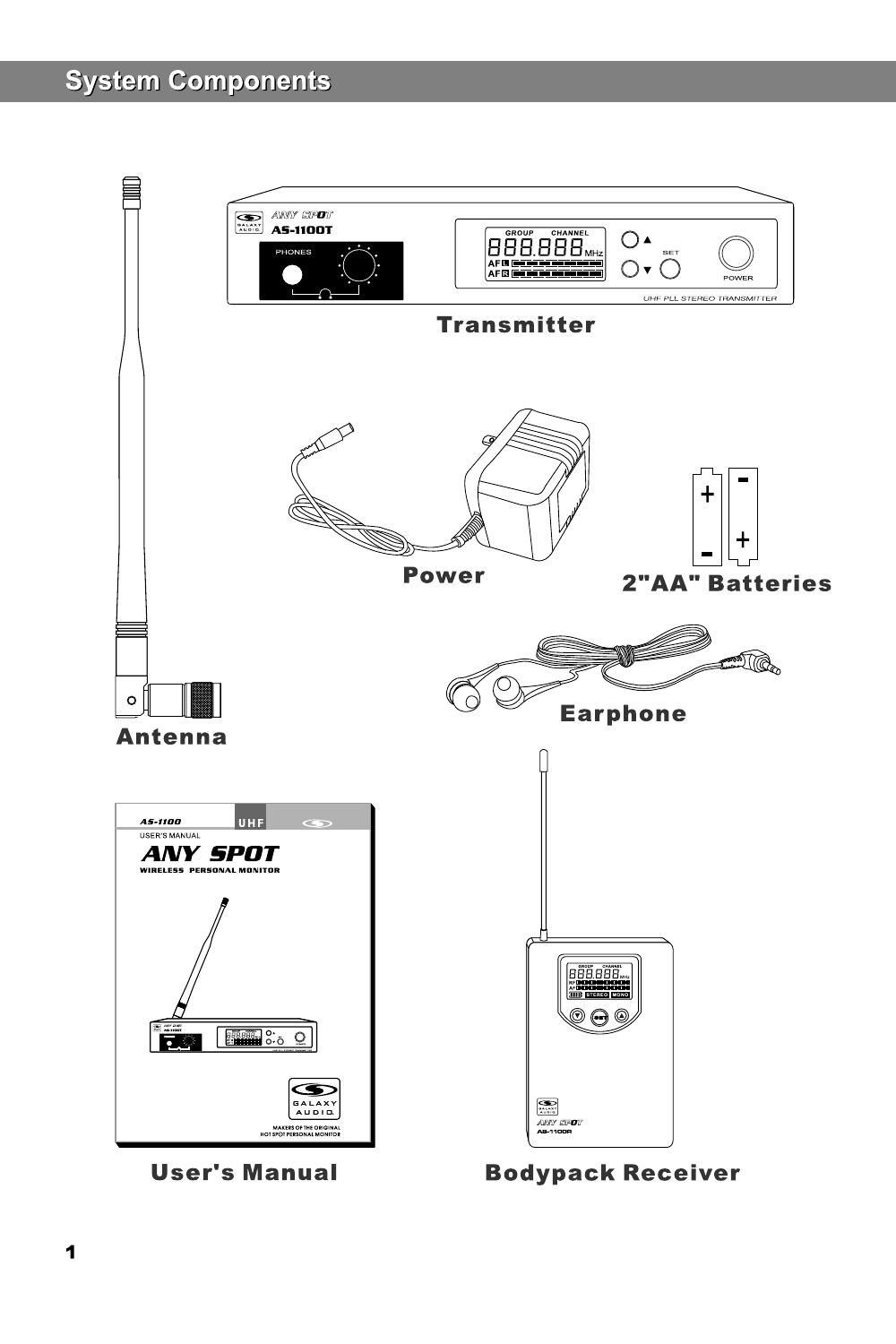## **AS-1100T Transmitter Features:**

### Front Panel:



- $\blacksquare$  Headphone Jack.
- Headphone Output Level Control. 2 Turn left to decrease the level, turn right to increase the level.
- LCD screen. 3 Please See (System Setup) on page 4.
- Transmitter Menu Up Button. 4 Please See (System Setup) on page 4.
- Transmitter Menu Down Button. 5 Please See (system setup) on page 4.
- **© Transmitter Set Button.** Please See (System Setup) on page 4.
- On/Off Switch. 7 Press and hold two seconds to turn On, press and hold to turn Off.



- **D** DC Power Input Jack.
- Stereo/Mono Switch. 2

 Left Input Level Control. 5 Right Input Level Control. 6 Antenna Jack. 7

50 ohm.

Left XLR/1/4" Combo Input Jack. 3

Right XLR/1/4" Combo Input Jack. 4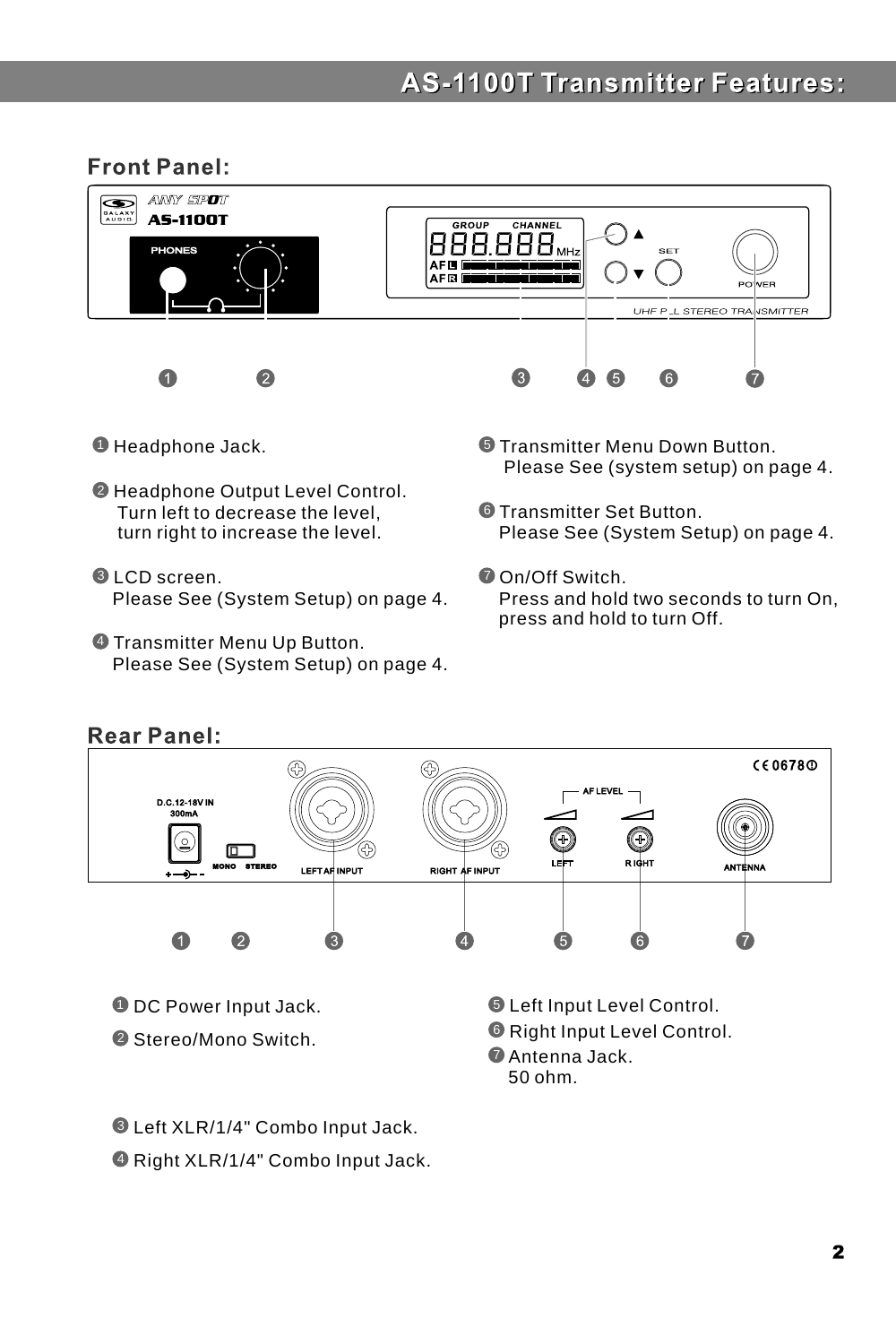## **Bodypack Receiver**



## **Features:**

Antenna. 1

- $\mathcal Q$  RF Signal LED. Lights when RF Signal is received.
- $\blacksquare$  Earphone Jack.
- Output Level Control and On/Off Switch. 4
- **J** LCD Screen. Please See (System Setup) on page 4.
- Receiver Menu Down Button. 6 Please See (System Setup) on page 4.
- **7** Receiver programming SET Button. Please See (System Setup) on page 4.
- **B** Receiver Menu Up Button. Please See (System Setup) on page 4.

## **Wearing the Bodypack Receiver**

Clip the receiver to a belt. For best results, slide the receiver until the belt is pressed against the base of the clip.



 $\begin{bmatrix} 1 \\ 0 \end{bmatrix}$ 

## **Changing Batteries**

Expected life for two Alkaline batteries is approximately 6 hours. When the LCD Battery Indicator is flashing (see below), the batteries should be changed immediately, as shown on the left.

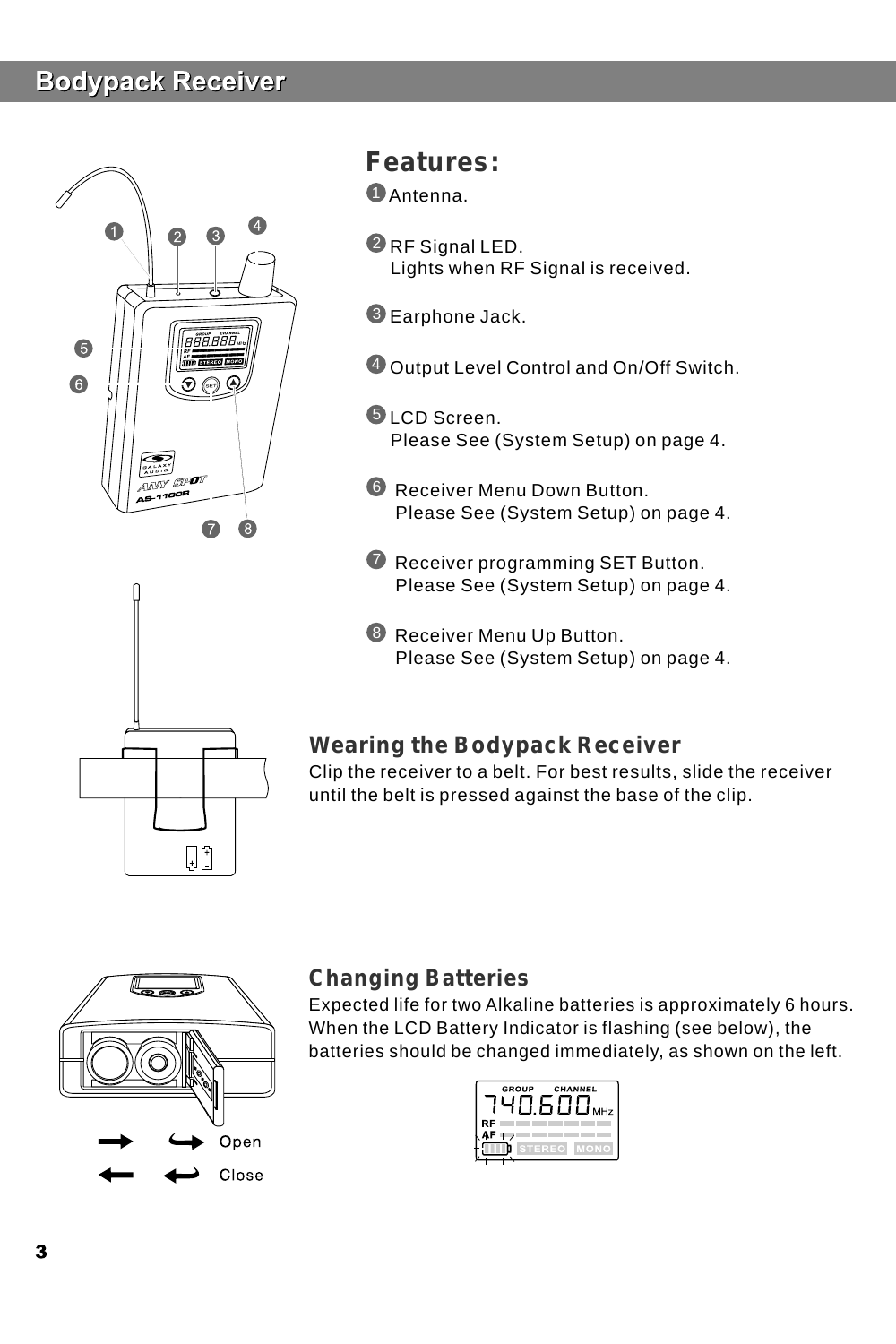## **Specifications**

#### **System**

**Frequency Range and Transmitter Output Level** Band: UHF Frequency Range :655~679MHz Transmitter Output Level: 10dBm

**Operating Range Under Typical Conditions** 300' (92m) Note: Actual range depends on RF signal absorption, reflection, and interference.

**Audio Frequency Response: +/-3dB** 60Hz~16KHz

**Total Harmonic Distortion: +/-30KHz deviation 1KHz tone** <1%

**Dynamic Range** >90dB A-weighted

**Operating Temperature Range** 14ºF to 122ºF (-10º C to +50º C) Note: battery characteristics may limit this range

**Transmitter Max Audio input level:**  +6dBV

**Gain Adjustment Range:** 40dB

**Input Impedance:** 100K

**Dimensions:** 1.5" x 8.3" x 3.78" (38mm H x 212mm W x 96mm D)

**Weight:** 21oz. (605 g)

**Power Requirements:** 12-18 V DC at 300mA supplied by externa power supply

**XLR input:** Impedance balanced Pin1 Ground(cable shield) Pin2 Audio Pin3 No Audiol

**Bodypack Receiver Audio Output Level:** 100mW

**Sensitivity:** -94dBm for 30dB

**Image Rejection:** >55dB

**Dimensions:** 3.74" x 2.6" x 1" (95mm H x 65mm W x 25mm D)

**Weight:** 3.5oz. (100 g) without batteries

**Power Requirements:** 2 (AA)size alkaline or rechargeable batteries

**Battery Life:** >5hours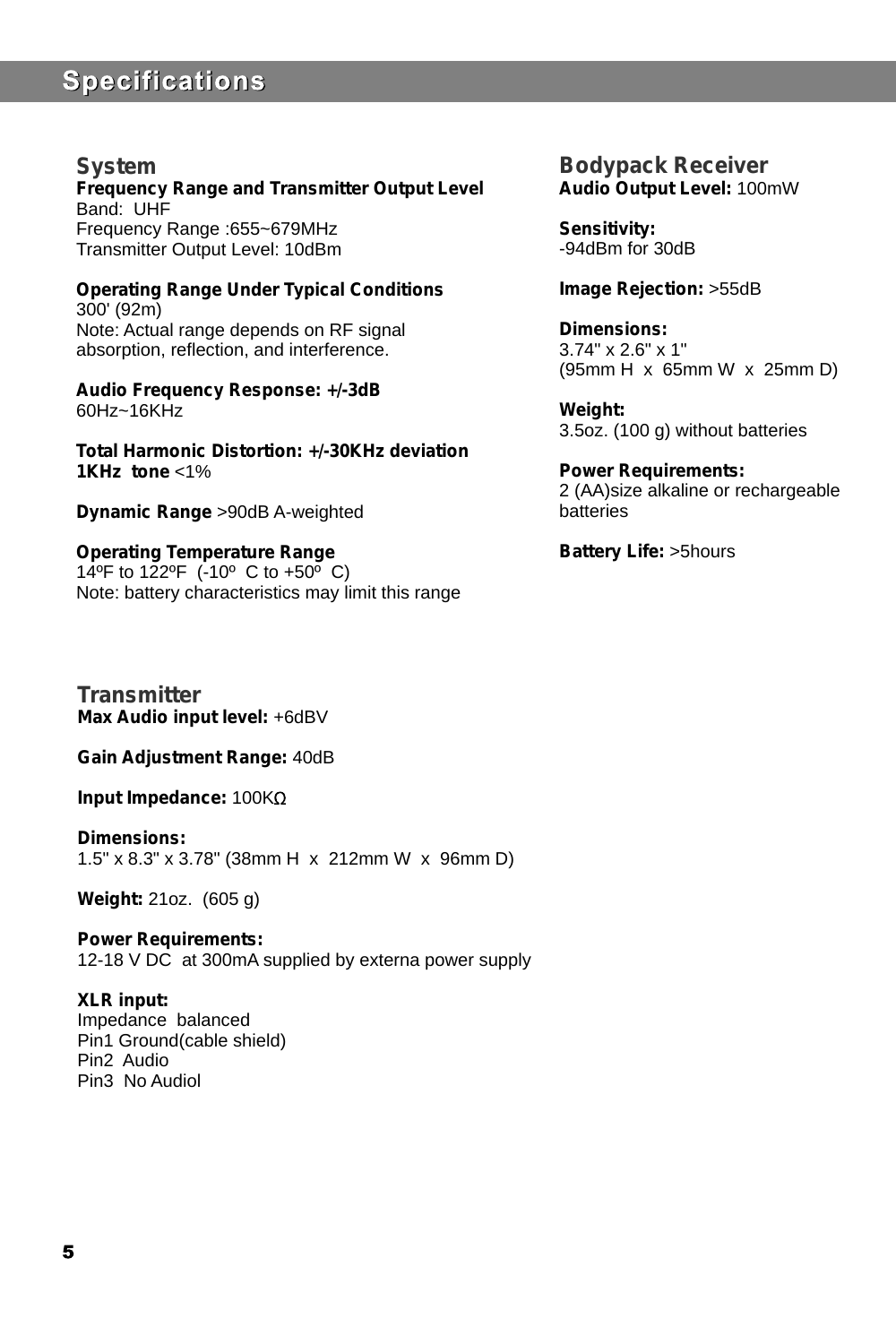## **System Setup**



#### Receiver screen

 $\left( 4\right)$ 











#### **Transmitter Programming:**

**Select a Group and/or Channel:**

Press SET button. While Group number is flashing, press  $\triangle$  or  $\nabla$ 

button to select a group as shown in  $\mathbb{U}.$  Then press SET button again. While Channel number is flashing, press  $\triangle$  or  $\nabla$  button to

#### select a Channel, as shown in  $\heartsuit$ .

Note: When using multiple systems, for optimum results set all of the systems to the same group number and select a different channel number for each system in that group.

#### **Audio Input Level Display:**

Displays left and right channel audio input level, as shown in  $\mathbb{G}.$ 

#### **Full Display:**

Displays left and right channel audio input levels and selected

frequency, as shown in  $\circledast$ .

**Note:** Adjust audio input levels to peak on only the loudest signals.

#### **Bodypack Receiver Programming Select a Group and/or Channel:**

Press and hold SET button. While GROUP number is flashing, press or  $\blacktriangledown$  button to select a Group as shown in  $\circledcirc$ . Then press SET again. While CHANNEL is flashing, press  $\triangle$  or  $\nabla$  button to

select a channel, as shown in  $@$ .

#### **Battery Status:**

Five level Battery Status Indicator, as shown in  $\mathbb U$  . Replace batteries when indicator starts blinking.

#### **Stereo/Mono Mode Display:**

The STEREO or MONO indicator  $\circledS$  will automatically light to display the type of signal being received, as selected on the Transmitter.

#### **Full Display:**

Displays Battery Status, RF/Audio Level, Stereo/Mono Mode and Selected Frequency, as shown in  $@.$ 



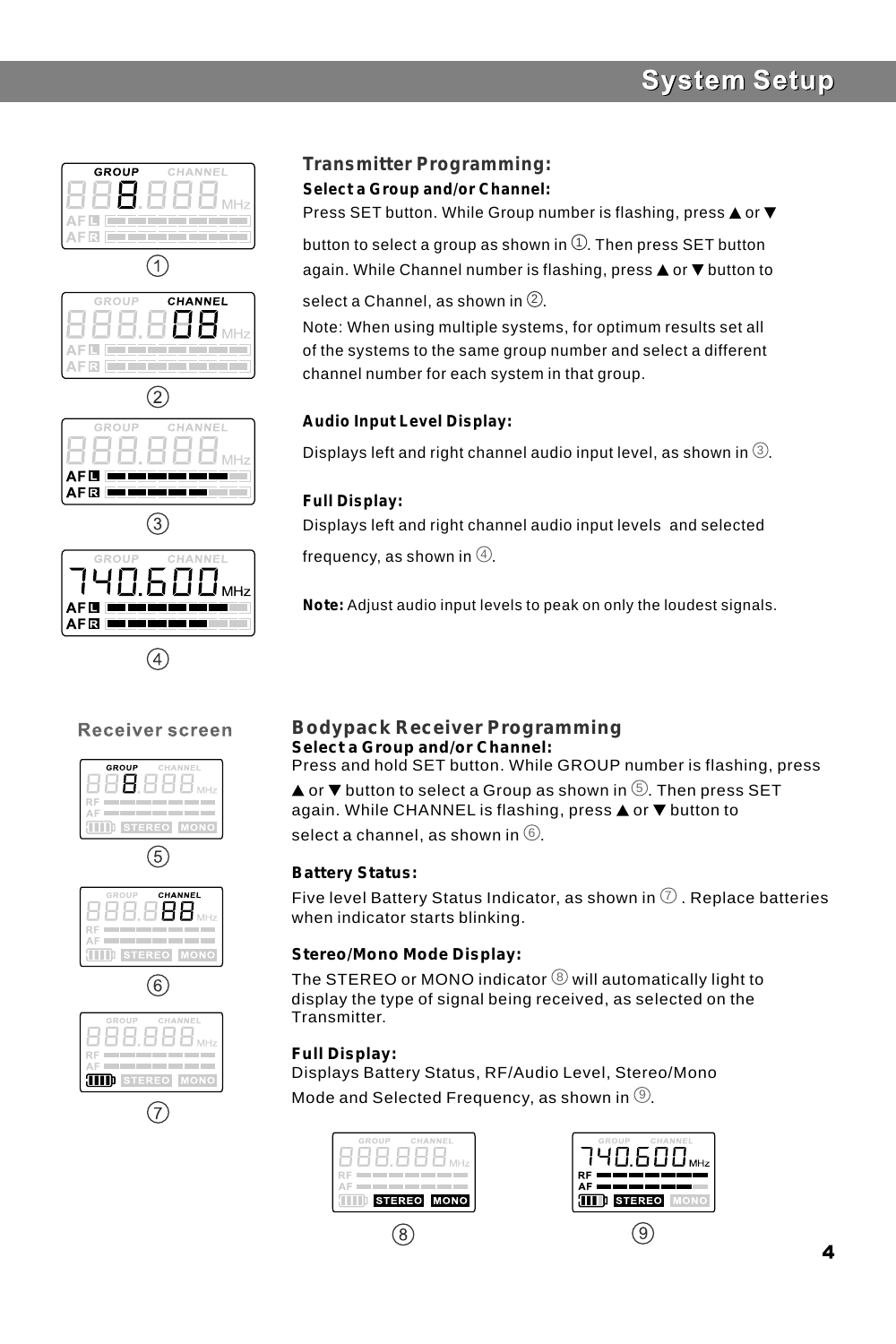# **LIMITED WARRANTY**

#### **A RETURN AUTHORIZATION (RA) NUMBER MUST BE OBTAINED** from Galaxy Audio prior to any items being returned to Galaxy Audio for return or repair. Contact customer service @ (800)369-7768. **Galaxy Audio warrants the materials and workmanship of its products as follows: A limited THREE YEAR Warranty applies to the following products:**

#### **1.** HOT SPOTS-including HSRG, HSVC, PA5XD & GALACTIC MONITOR PACKAGE

**2.** MICRO SPOTS-including MSVC, MSPM, MSPA(DC)

**3.** CRICKET Polarity Test Set

**4.** JACKS IN THE BOX – including the MULTI MIXER

**5.** Hot Spot Accessories

#### **A limited ONE YEAR Warranty applies to the following products:**

**1.** CHECKMATE Series-including CM130, CM140, CM150, CM160, CM-C200 and accessories **2.** ANY SPOT Series-including AS-900, AS-1000, AS-1100, AS-1500(R)(T), TOUR

GUIDE/TRANSLATOR SYSTEMS, WIRELESS CAMERA KIT

**3.** ANY SPOT Accessories & Components

**4.** TRAVELER SERIES-including ANY SPOT TRAVELER, WIRELESS SPEAKERS, WIRED PA SYSTEM PACKAGES, TRAVELER W/ECHO

**5.** TRAVELER Accessories

#### **The following are not covered by the warranty:**

**1.** Damage to or deterioration of the exterior of the item which occurs after delivery

**2.** Damage after initial delivery resulting from accident, misuse or neglect

**3.** Damage resulting from failure to follow instructions contained in the owner's manual

**4.** Damage resulting from the performance of repairs by someone other than the Galaxy Audio repair department

**5.** Damage occurring during the shipment or delivery of any Galaxy Audio product to Galaxy Audio after initial delivery of the product to you.

**6.** Damage to any Galaxy Audio product which has been altered or on which the serial number has been effaced or removed.

**7.** Damage to or deterioration of the exterior of the item which occurs after delivery

Galaxy Audio does not authorize any third party including any dealer or Service Center to assume any liability on behalf of Galaxy Audio or to make any warranty for Galaxy Audio

#### **DEFECTIVE MERCHANDISE POLICY-WARRANTY**

**A RETURN AUTHORIZATION (RA) NUMBER MUST BE OBTAINED** from Galaxy Audio prior to any items being returned to Galaxy Audio for return or repair. Contact customer service @ (800)369-7768.

#### **The Galaxy Audio warranty policy is to repair and return defective merchandise.** Items under

warranty may be replaced at no charge if deemed un-repairable by the Galaxy Audio technician. Proof of purchase may be required to verify warranty status. Customer will be responsible for shipping charges to repair facility, repaired product will be returned

shipping prepaid by Galaxy Audio. Freight charges will not be reimbursed. Credit for defective warranty merchandise must have authorization from the Galaxy Audio main office

before credit will be issued and will be subject to applicable restock and replacement charges. A twenty (20%) restock fee will apply to warranty items returned for credit. The cost of replacement parts to bring the item back to "like new" condition will also be deducted from credit for warranty items

#### **DEFECTIVE MERCHANDISE POLICY-NON WARRANTY**

**A RETURN AUTHORIZATION (RA) NUMBER MUST BE OBTAINED** from Galaxy Audio prior to any items being returned to Galaxy Audio for return or repair. Contact customer service @ (800)369-7768. Repair charges are \$30.00 per hour (no minimum) plus parts. Customer will be responsible for all shipping charges. Prepayment is expected if customer is not set up with open account terms in advance. Discounts are not applicable on repairs. Open account terms for repairs will be Net Thirty (30) days. Some items past the warranty time period may qualify for a standard replacement cost. Please contact Galaxy Audio for more information.